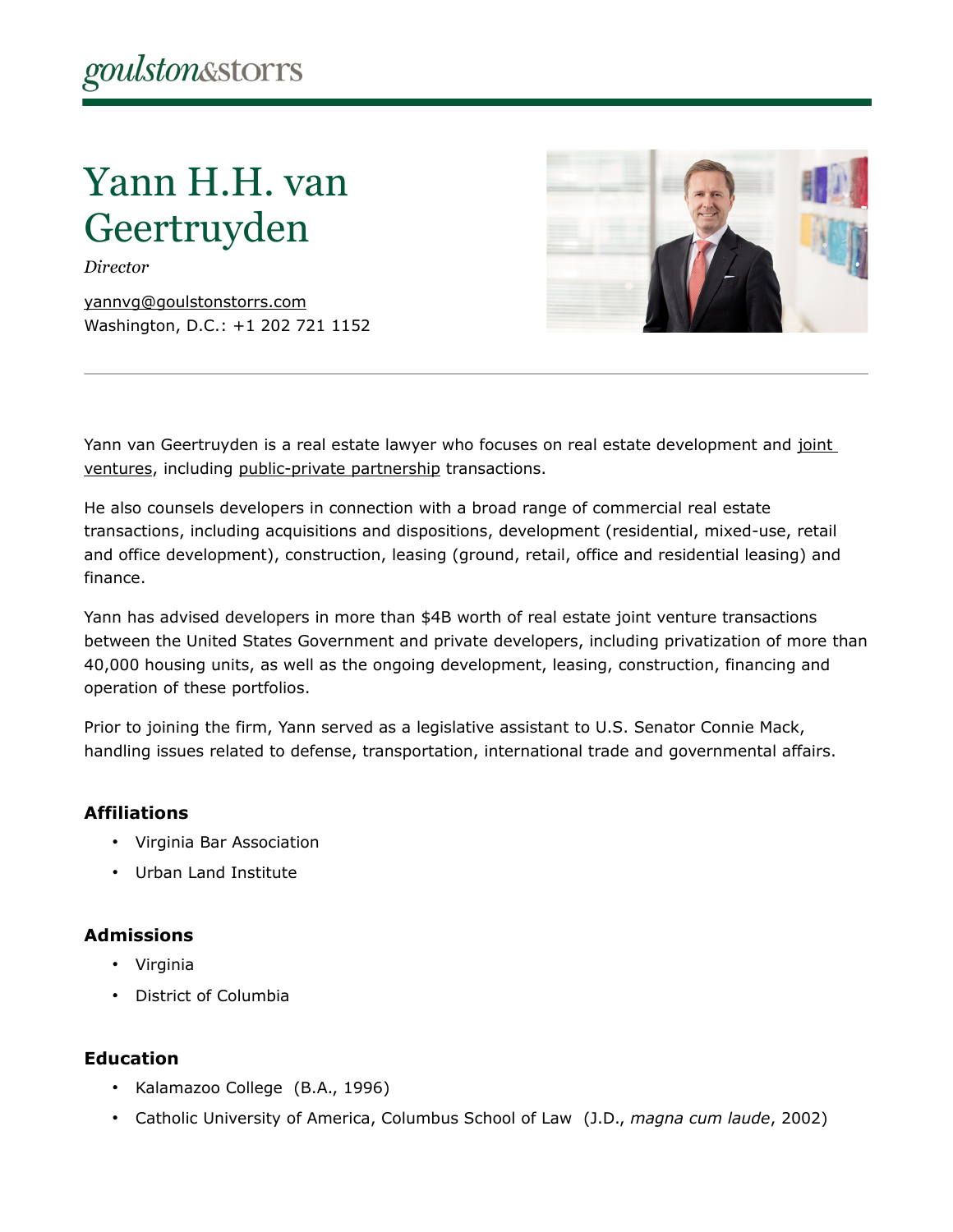# Representative Matters

#### **Cross-Border Representation for Real Estate Development**

Representation of a privately-owned, Canadian real estate development company in connection with its long-term ground leases, bond financing, tax and joint ventures across the United States and Canada. Our team helps this client with legal matters across many industries including real estate, multi-family, hospitality, retail, industrial and product manufacturing.

# **Alternative Energy Projects in Retail Shopping Centers and Military Installments**

Assists client with the structuring, negotiation and financing of alternative energy projects located in retail shopping centers and on military installations across the United States. These projects span both the military housing and commercial sectors and include both solar and combined heat and power energy generating facilities.

#### **U.S. Real Estate Transactions for Canadian Residential Housing Company**

Representation of a Canadian residential housing company in real estate transactions across the United States. Representation includes securitized bond financing to fund the acquisition and development of single family homes across the U.S.

#### **Acquisitions and Dispositions for Private Equity Firm**

Representation of private equity firm in connection with the acquisition and disposition of real estate-related assets throughout the United States. Draft and review purchase agreements and their underlying property leases so that the client may assess investments for purchasing portfolios.

# **Public-Private Joint Venture**

Counsel to a public-private joint venture in the acquisition, leasing, development, construction, financing and operation of a residential housing portfolio, including the issuance of approximately \$1.1B of taxable bonds over the course of seven phases of development.

#### **Joint Venture Work Related to Residential Housing Portfolio**

Counsel to a public-private joint venture in the acquisition, leasing, development, construction, financing and operation of a residential housing portfolio, including the negotiation of two fifty-year ground leases, the issuance of approximately \$1B of taxable bonds and the formation of three subsidiaries.

# **Public-Private Joint Venture in Connection with a Residential Housing Portfolio**

Counsel to a public-private joint venture in the acquisition, leasing, development, construction, financing and operation of a residential housing portfolio in the Mid-Atlantic region, including the issuance of approximately \$500M of taxable bonds.

#### **Real Estate Work for a Public-Private Joint Venture**

Counsel to a public-private joint venture in the leasing, development, construction and operation of a residential housing portfolio in the Southeast region.